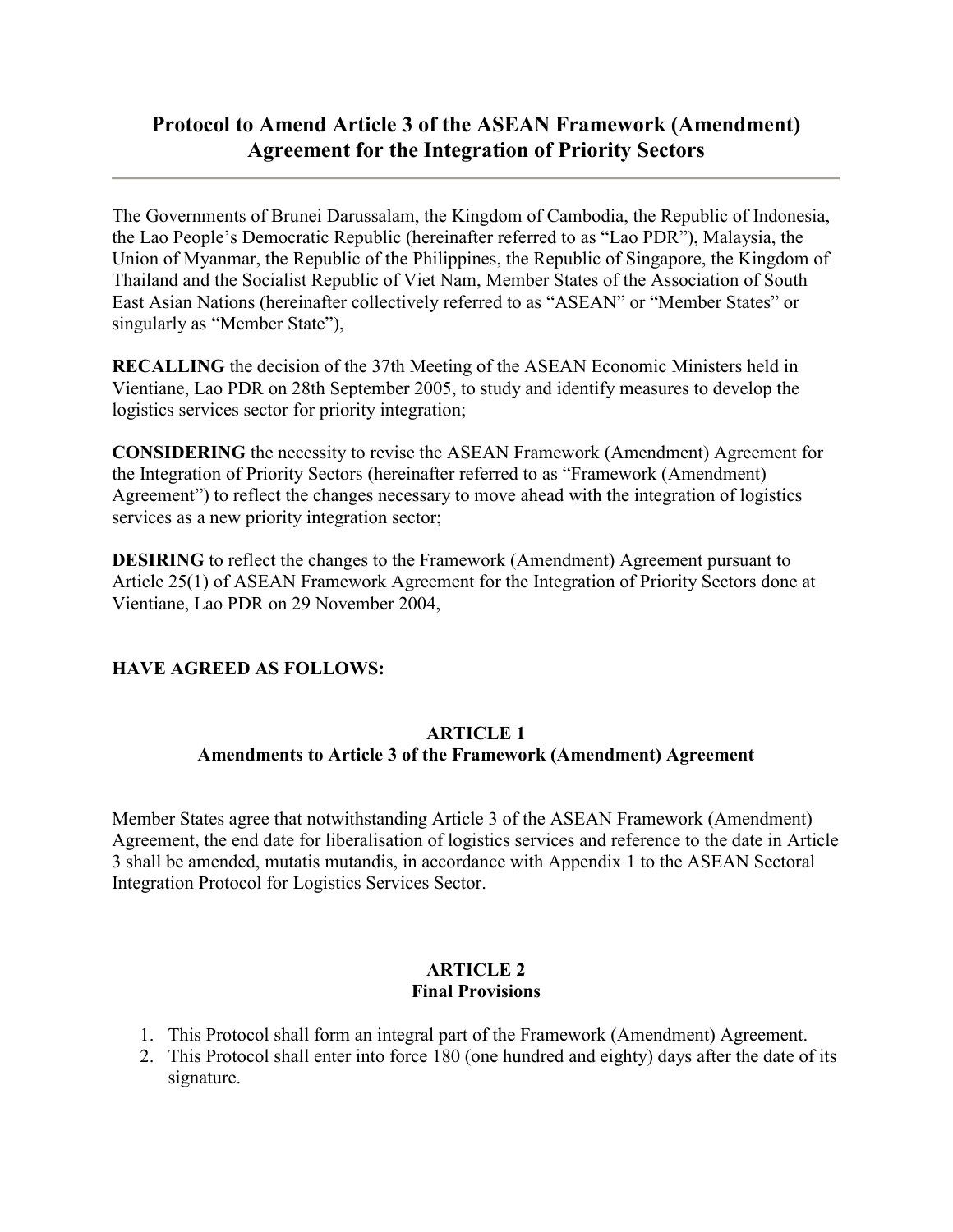3. This Protocol shall be deposited with the Secretary-General of ASEAN, who shall promptly furnish a certified copy thereof to each ASEAN Member State.

**IN WITNESS WHEREOF**, the undersigned, being duly authorised thereto by their respective Governments, have signed this Protocol to amend Article 3 of the ASEAN Framework (Amendment) Agreement for the Integration of Priority Sectors.

**DONE** at Makati City, the Philippines, this Twenty-fourth Day of August in the year Two Thousand and Seven, in a single original copy in the English language.

For Brunei Darussalam:

# **LIM JOCK SENG** Second Minister of Foreign Affairs and Trade

For the Kingdom of Cambodia:

# **CHAM PRASIDH**

Senior Minister and Minister of Commerce

For the Republic of Indonesia:

## **MARI ELKA PANGESTU**  Minister of Trade

For the Lao People's Democratic Republic: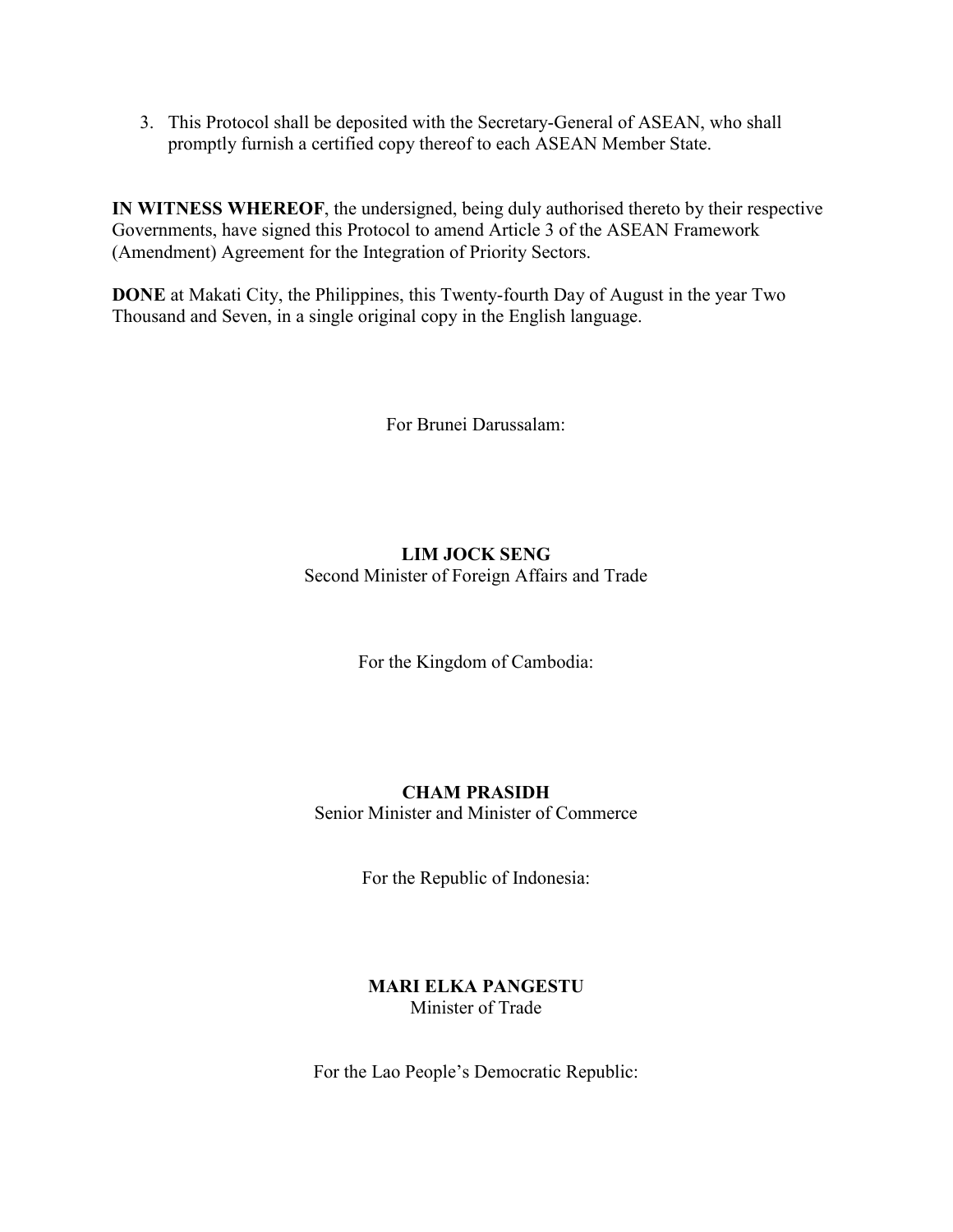### **NAM VIYAKETH** Minister of Industry and Commerce

For Malaysia:

## **RAFIDAH AZIZ**  Minister of International Trade and Industry

For the Union of Myanmar:

#### **U SOE THA**  Minister for National Planning and Economic Development

For the Republic of the Philippines:

## **PETER B. FAVILA**

Secretary of Trade and Industry

For the Republic of Singapore: